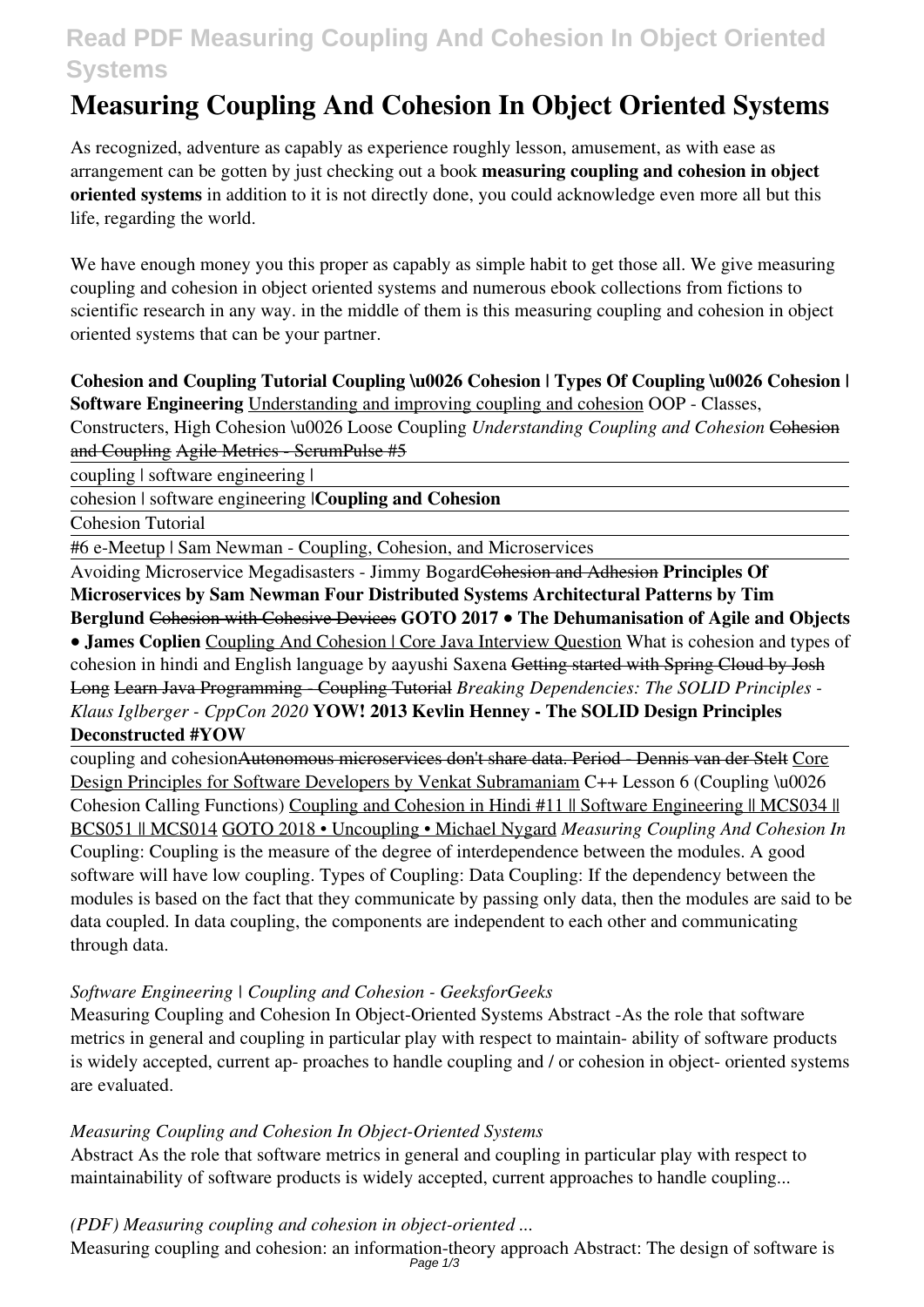### **Read PDF Measuring Coupling And Cohesion In Object Oriented Systems**

often depicted by graphs that show components and their relationships. For example, a structure chart shows the calling relationships among components. Object oriented design is based on various graphs as well.

#### *Measuring coupling and cohesion: an information-theory ...*

Coupling and Cohesion Module Coupling. In software engineering, the coupling is the degree of interdependence between software modules. Two modules that are tightly coupled are strongly dependent on each other. However, two modules that are loosely coupled are not dependent on each other. Uncoupled modules have no interdependence at all within them.

#### *Software Engineering | Coupling and Cohesion - javatpoint*

In general, it has been shown that these metrics, measuring structural complexity, coupling, and cohesion, can be used to predict the fault-prone modules or the number of faults. Janes et al. [8] identify that coupling metrics such as Response Set for a Class (RFC) and Coupling Between Object classes (CBO) are Good fault predictors.

#### *Using complexity, coupling, and cohesion metrics as early ...*

...metric : LCOM4 (Lack Of Cohesion Methods) to measure how cohesive classes are. Interpreting this metric is pretty simple as value 1 means that a class has only one responsibility (good) and value X means that a class has probably X responsibilities (bad) and should be refactored/split. There is not any magic here, only common sense.

#### *Are There Metrics For Cohesion And Coupling? - Software ...*

Functional cohesion: The module is said to possess the functional cohesion when the different elements of the module are collaboratively executed to achieve single function. Definition of Coupling. Coupling is the term used for representing the extent of interdependence between the modules existing in a software. If the massive amount of data is exchanged between the modules, then they are considered as interdependent.

#### *Difference Between Cohesion and Coupling (wih Comparison ...*

This paper proposes related information theory-based measures of coupling and cohesion of a module. These measures have the properties of module-level coupling and cohesion defined by Briand, Morasca and Basili (1997, 1999) . We define cohesion of a module in terms of intra-module coupling, normalized to between zero and one.

#### *Measuring coupling and cohesion of software modules: an ...*

Measuring Coupling and Cohesion in Object-Oriented Systems (1995) A Unified Framework for Coupling Measurement in Object-Oriented Systems. The increasing importance being placed on... A Unified Framework for Cohesion Measurement in ObjectOriented Systems. The increasing importance being placed on... ...

#### *CiteSeerX — Citation Query Measuring Coupling and Cohesion ...*

Coupling and Cohesion The term coupling is used to measure the relative inter- dependency between various classes as one class has the link with another class. While on the other hand cohesion is defined as the strength of the attributes inside the class which means how the attributes are linked inside the class.

#### *Impact of Coupling and Cohesion in Object-Oriented Technology*

Coupling is the measure of how dependent your code modules are on each other. Strong coupling is bad and low coupling is good. High coupling means that your modules cannot be separated. It means...